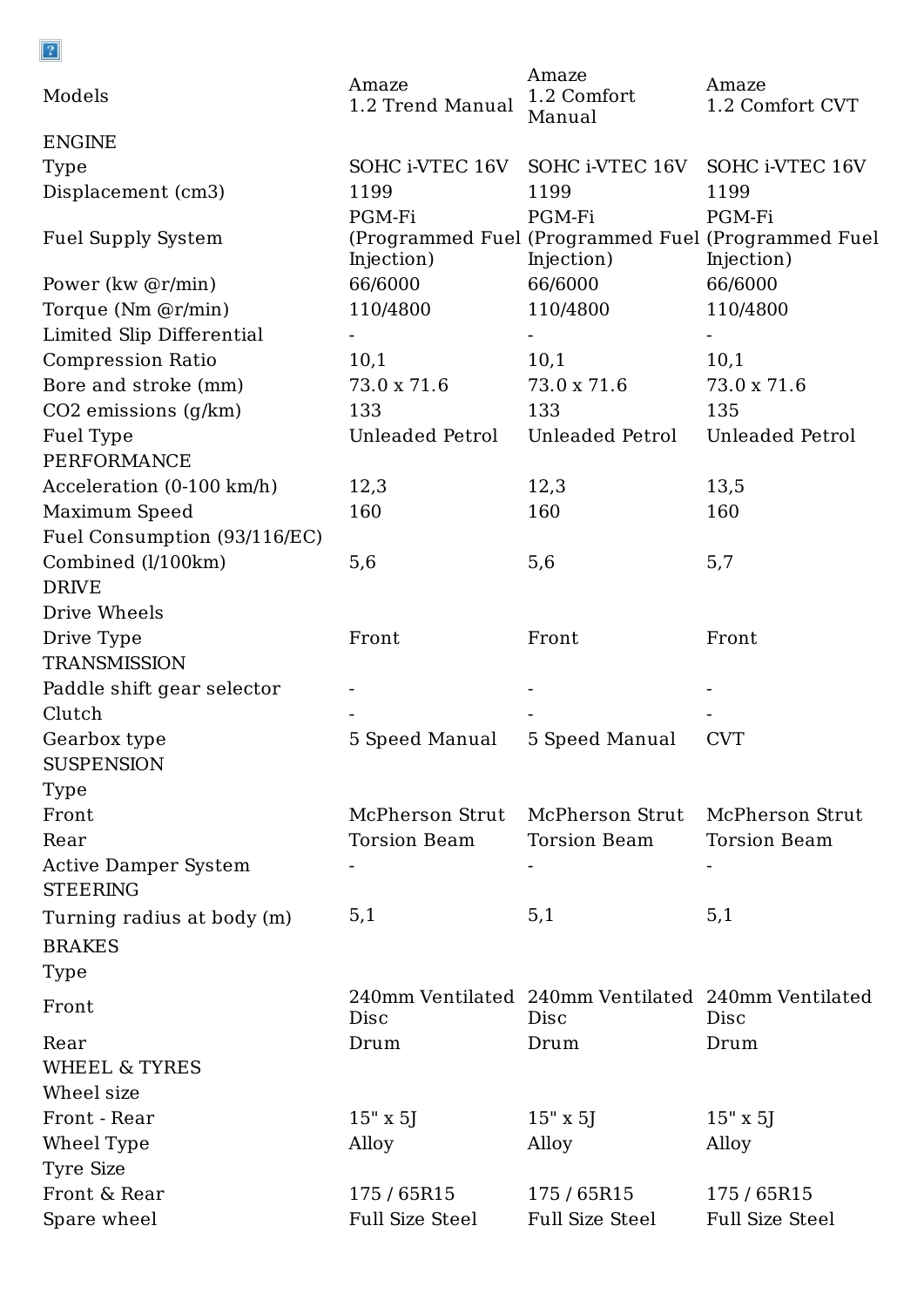| <b>DIMENSIONS &amp; CAPACITIES</b>                       |              |              |              |
|----------------------------------------------------------|--------------|--------------|--------------|
| Length overall (mm)                                      | 3995         | 3995         | 3995         |
| Width overall (mm)                                       | 1695         | 1695         | 1695         |
| Height overall (mm)                                      | 1501         | 1501         | 1501         |
| Wheelbase (mm)                                           | 2470         | 2470         | 2470         |
| Track/Tread (mm)                                         |              |              |              |
| Front                                                    | 1496         | 1496         | 1496         |
| Rear                                                     | 1487         | 1487         | 1487         |
| Ground Clearance (mm)                                    | 170          | 170          | 170          |
| Tare Mass (kg)                                           | 923          | 924          | 949          |
| Gross Vehicle Mass (GVM) (kg)                            | 1360         | 1360         | 1380         |
| Maximum tow Mass (kg) -<br>Trailer with / without brakes |              |              |              |
| Boot capacity to window(l)                               |              |              |              |
| Seat Down (litres, VDA)                                  |              |              |              |
| Seat Up (litres, VDA)                                    | 420          | 420          | 420          |
| 2ndand 3rdSeat Down (litres,<br>VDA)                     |              |              |              |
| <b>Fuel Tank Capacity</b>                                | 35           | 35           | 35           |
| <b>Seating Capacity</b><br><b>EXTERIOR</b>               | 5            | 5            | 5            |
| Front grille                                             | Chrome       | Chrome       | Chrome       |
| <b>Body Coloured Door Handles</b>                        |              | $\mathbf{O}$ | $\mathbf{O}$ |
| Body coloured side mirrors                               |              | $\mathbf{O}$ | $\mathbf 0$  |
| Body coulored bumpers                                    |              |              |              |
| Front                                                    | $\mathbf{O}$ | $\mathbf 0$  | $\mathbf 0$  |
| Rear                                                     | $\mathbf{O}$ | $\mathbf 0$  | $\mathbf 0$  |
| Roof Rail                                                |              |              |              |
| Twin chrome exhaust outlets                              |              |              |              |
| Tailgate spoiler                                         |              |              |              |
| Mudguards                                                |              |              | $\mathbf{O}$ |
| <b>COMFORT &amp; CONVENIENCE</b>                         |              |              |              |
| Seating and interior Styling                             |              |              |              |
| Seat Material                                            | Fabric       | Fabric       | Fabric       |
| Adjustable Seats                                         |              |              |              |
| Manual Height Adjust(driver)                             | $\mathbf{O}$ | $\mathbf 0$  | $\mathbf{O}$ |
| Electrically adjustable driver<br>seat                   |              |              |              |

Electrically adjustable passenger seat - - - Heated Seats Driver - - - Passenger - - - Memory Function - The settlement of the settlement of the settlement of the settlement of the settlement of the settlement of the settlement of the settlement of the settlement of the settlement of the settlement of the se Armrests o o o Lumbar support adjuster - - -  $\begin{array}{cccccccccc} \text{Chrome air vent rings} & & - & & & & 0 & & & \hline \end{array}$ Inside door handle silver - o o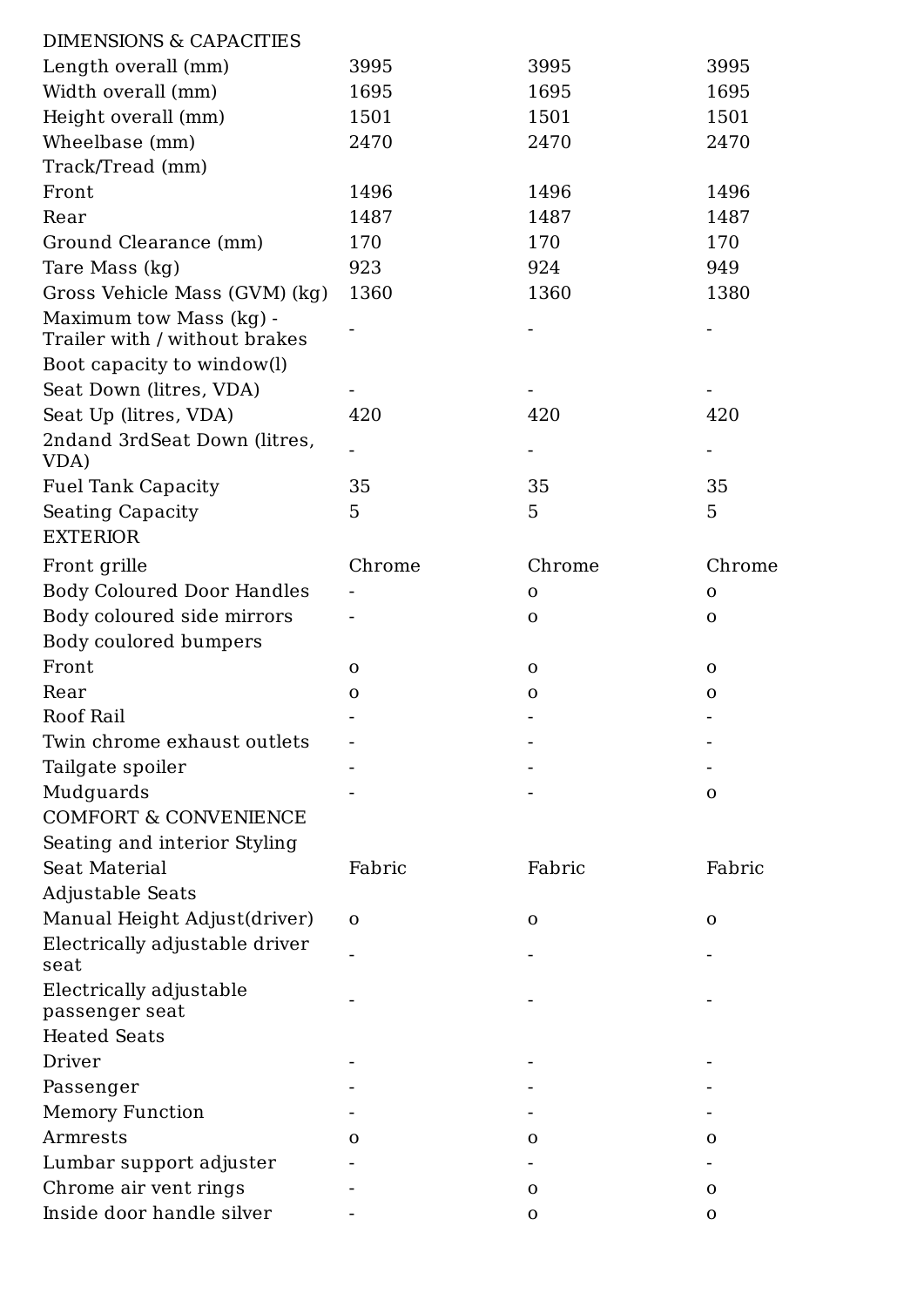| Leather gear knob                                      |                |                                                           |              |
|--------------------------------------------------------|----------------|-----------------------------------------------------------|--------------|
| Aliminium style pedals                                 |                |                                                           |              |
| Entertainment / Infotainment                           |                |                                                           |              |
| Bluetooth <sup>®</sup> - Hands Free<br>Telephone (HFT) | $\mathbf{O}$   | $\mathbf 0$                                               | $\mathbf 0$  |
| <b>Multi-information Display</b>                       |                |                                                           |              |
| TFT digital driver interface                           |                |                                                           |              |
| Audio System                                           | MP3            | Radio AM/FM with Radio AM/FM with Radio AM/FM with<br>MP3 | MP3          |
| Apple CarPlay compatible                               |                |                                                           |              |
| Satellite Navigation                                   |                |                                                           |              |
| Speakers                                               |                |                                                           |              |
| Front                                                  | x2             | x2                                                        | x2           |
| Rear                                                   | x2             | x2                                                        | x2           |
| Tweeters                                               |                |                                                           |              |
| Auxiliary audio connection                             |                |                                                           |              |
| USB connection (iPod)                                  | $\mathbf{O}$   | $\mathbf 0$                                               | $\mathbf 0$  |
| Storage                                                |                |                                                           |              |
| Honda Magic Seats                                      |                |                                                           |              |
| One motion fold down rear<br>seats                     |                |                                                           |              |
| Split folding rear seats (50/50)                       |                |                                                           |              |
| Split folding rear seats (60/40)                       | $\blacksquare$ |                                                           |              |
| <b>Instruments and Controls</b>                        |                |                                                           |              |
| 3-Mode driving system                                  |                |                                                           |              |
| Electric Parking Brake (EPB)                           |                |                                                           |              |
| Engine 'Start' Button                                  |                |                                                           |              |
| Remote controlled engine<br>starter                    |                |                                                           |              |
| Steering column - height<br>adjustable                 | $\mathbf{O}$   | $\mathbf 0$                                               | $\mathbf 0$  |
| Steering column - depth<br>adjustable                  |                |                                                           |              |
| Multi-function steering wheel                          |                |                                                           |              |
| Multi-function steering wheel                          | $\mathbf{O}$   | $\mathbf{O}$                                              | $\mathbf{O}$ |
| Material                                               | Urethane       | Urethane                                                  | Urethane     |
| Audio                                                  | $\mathbf 0$    | $\mathbf{O}$                                              | $\mathbf 0$  |
| Cruise control with speed<br>limiter                   |                |                                                           |              |
| <b>Bluetooth®</b>                                      | O              | O                                                         | O            |
| Air conditioning                                       |                |                                                           |              |
| Climate Control                                        | Manual         | Automatic                                                 | Automatic    |
| <b>Rear Ventilation</b>                                |                |                                                           |              |
| Panoramic roof with electric<br>sunshade               |                |                                                           |              |
| Rear roof shark fin antenna                            | $\mathbf{O}$   | $\mathbf 0$                                               | $\mathbf 0$  |
| Electric Windows                                       |                |                                                           |              |
| Front                                                  | $\mathbf{O}$   | $\mathbf{O}$                                              | $\mathbf 0$  |
| Rear                                                   | $\mathbf{O}$   | $\mathbf{O}$                                              | $\mathbf{O}$ |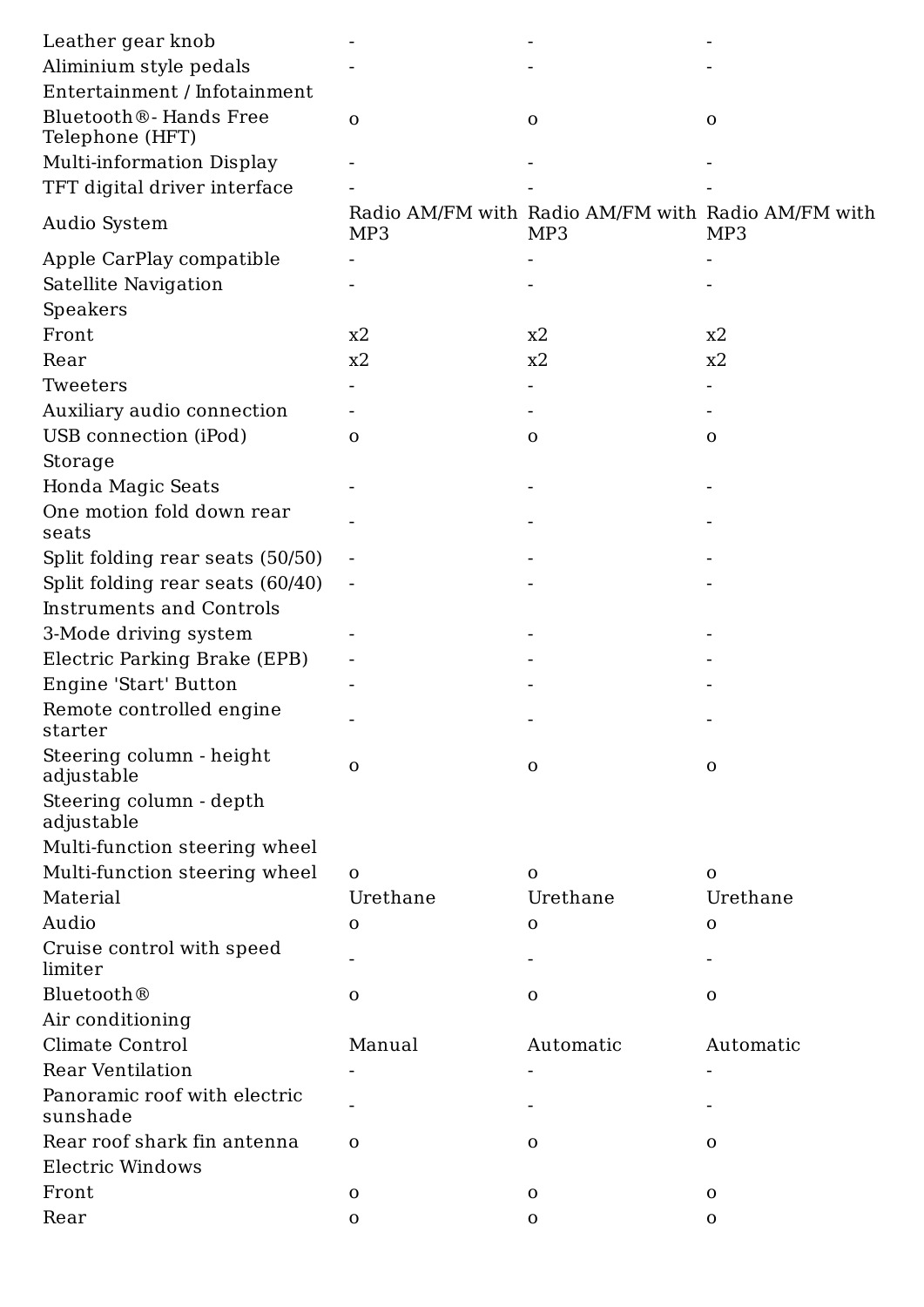| Auto up and down                       | $\mathbf{O}$ | $\mathbf 0$  | $\mathbf 0$  |
|----------------------------------------|--------------|--------------|--------------|
| <b>Cruise Control</b>                  |              |              |              |
| Side mirrors                           |              |              |              |
| Electric                               |              | $\mathbf{O}$ | $\mathbf{O}$ |
| Folding                                |              | $\mathbf{O}$ | $\mathbf 0$  |
| Electric keyless retractable           |              |              |              |
| Heated                                 |              |              |              |
| Reverse tilt (passenger side)          |              |              |              |
| Integrated indicators                  |              |              |              |
| Headlight adjuster                     | Manual       | Manual       | Manual       |
| Interior auto dimming rear view -      |              |              |              |
| Rear view camera                       |              |              |              |
| <b>Parking Sensors</b>                 |              |              |              |
| Front                                  |              |              |              |
| Rear                                   |              |              |              |
| Other                                  |              |              |              |
| 12V accessory socket                   |              |              |              |
| Front                                  | Ω            | $\Omega$     | O            |
| Rear                                   | $\mathbf 0$  | O            | $\mathbf 0$  |
| ECON mode button                       |              |              |              |
| Map lights                             | O            | $\Omega$     | O            |
| Glove box light                        |              |              |              |
| Ignition switch light                  |              |              |              |
| Ambient light                          |              |              |              |
| Trunk light                            | $\mathbf 0$  | $\mathbf 0$  | $\mathbf 0$  |
| <b>SAFETY</b>                          |              |              |              |
| <b>Active Safety</b>                   |              |              |              |
| <b>Anti-lock Braking System (ABS)</b>  | $\mathbf 0$  | $\mathbf{O}$ | $\mathbf 0$  |
| Electronic Brake-force<br>Distribution | O            | O            | O            |
| Emergency Brake Assist (EBA)           |              |              |              |
| Vehicle Stability Assist (VSA)         |              |              |              |
| Automatic brake hold                   |              |              |              |
| Hill Start Assist (HSA)                |              |              |              |
| Agile Handling Assist (AHA)            |              |              |              |
| LaneWatch™                             |              |              |              |
| Driver attention monitor               |              |              |              |
| Drocouro Monitorin                     |              |              |              |

Tyre Pressure Monitoring System (TPMS) Headlight type Halogen Halogen Halogen Halogen Halogen

- - -

Emergency stop light system

- - -

Highbeam Support System - - - Active Cornering Lights (ACL) - - - High-mounted brake light o o o Auto headlights - - - Head Light Auto off timer - - -

Auto dimming rear view mirror -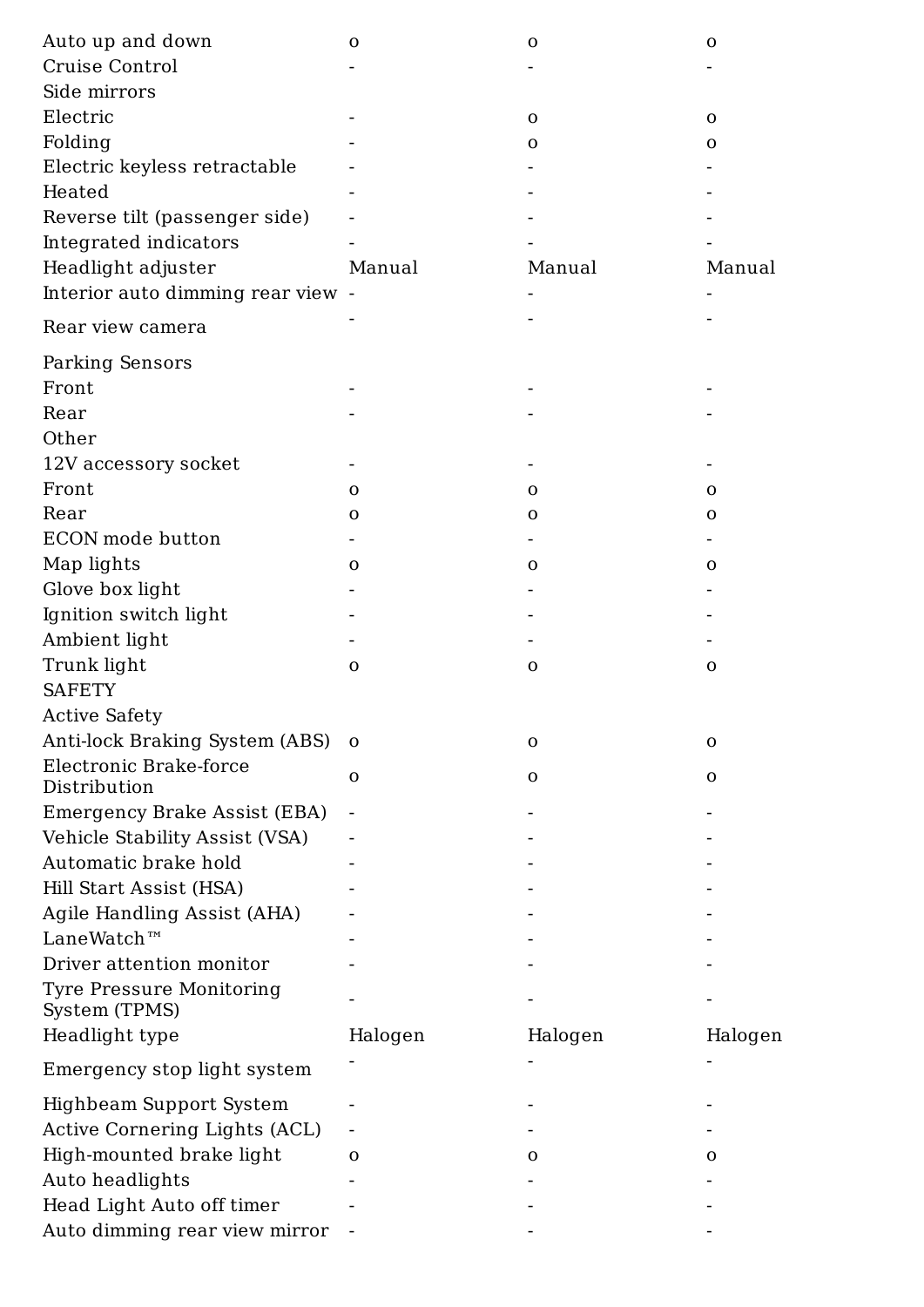| Fog Lights                                                      |             |              |              |
|-----------------------------------------------------------------|-------------|--------------|--------------|
| Front                                                           |             | $\mathbf{O}$ | $\mathbf 0$  |
| Rear                                                            |             |              |              |
| Warning buzzer - Headlight on                                   |             |              |              |
| Rain Sensing Windscreen                                         |             |              |              |
| Wipers                                                          |             |              |              |
| Front intermittent wiper                                        | O           | $\mathbf{O}$ | O            |
| LED Day Time Running Lights                                     |             |              |              |
| <b>Advanced Driver Assist System</b>                            |             |              |              |
| <b>CMBS</b> (Collision Mitigation                               |             |              |              |
| <b>Breaking System</b> )                                        |             |              |              |
| (LKAS) Lane Keeping Assist<br>System                            |             |              |              |
| Adaptive Cruise Control (ACC)<br>with Low Speed Following (LSF) |             |              |              |
| Lane Departure Warning                                          |             |              |              |
| Road Departure Mitigation<br>(RDM)                              |             |              |              |
| Forward Collision Warning                                       |             |              |              |
| Passive Safety                                                  |             |              |              |
| <b>Advanced Compatibility</b><br><b>Engineering body (ACE)</b>  | O           | $\mathbf{O}$ | $\mathbf{O}$ |
| Driver i-SRS Airbag<br>(Continuously staged inflation)          |             |              |              |
| Dual front SRS airbag system                                    | $\Omega$    | $\mathbf{O}$ | $\mathbf 0$  |
| Dual side SRS airbag system                                     |             |              |              |
| Dual curtain SRS airbag system                                  |             |              |              |
| Passenger airbag cut off switch                                 |             |              |              |
| Rear seat center passenger lap<br>belt                          | $\mathbf O$ | $\mathbf{O}$ | $\mathbf{O}$ |
| 3-point ELR inertia-reel seat<br>belts                          | $\Omega$    | $\mathbf{O}$ | $\mathbf{O}$ |
| Seatbelt pre-tensioning system                                  |             |              |              |
| Front                                                           | $\mathbf 0$ | $\mathbf 0$  | $\mathbf 0$  |
| Rear                                                            |             |              |              |
| Height adjustable seatbelt                                      |             |              |              |
| anchors                                                         |             |              |              |
| ISOFix child seat anchors -rear                                 | $\Omega$    | $\mathbf{O}$ | $\mathbf{O}$ |
| Active head restraints (anti-<br>whiplash) - front              |             |              |              |

Childproof door locks S E C U R IT Y

Alarm system

Rolling code ECU engine i m m o b i l i s e r

Remote keyless entry

o

o

o

-

-

-

-

-

-

-

 $\blacksquare$ 

-

 $\blacksquare$ 

-

-

o

o

o

-

o

o

Seatbelt warning Warning light - door open

Warning light - boot open